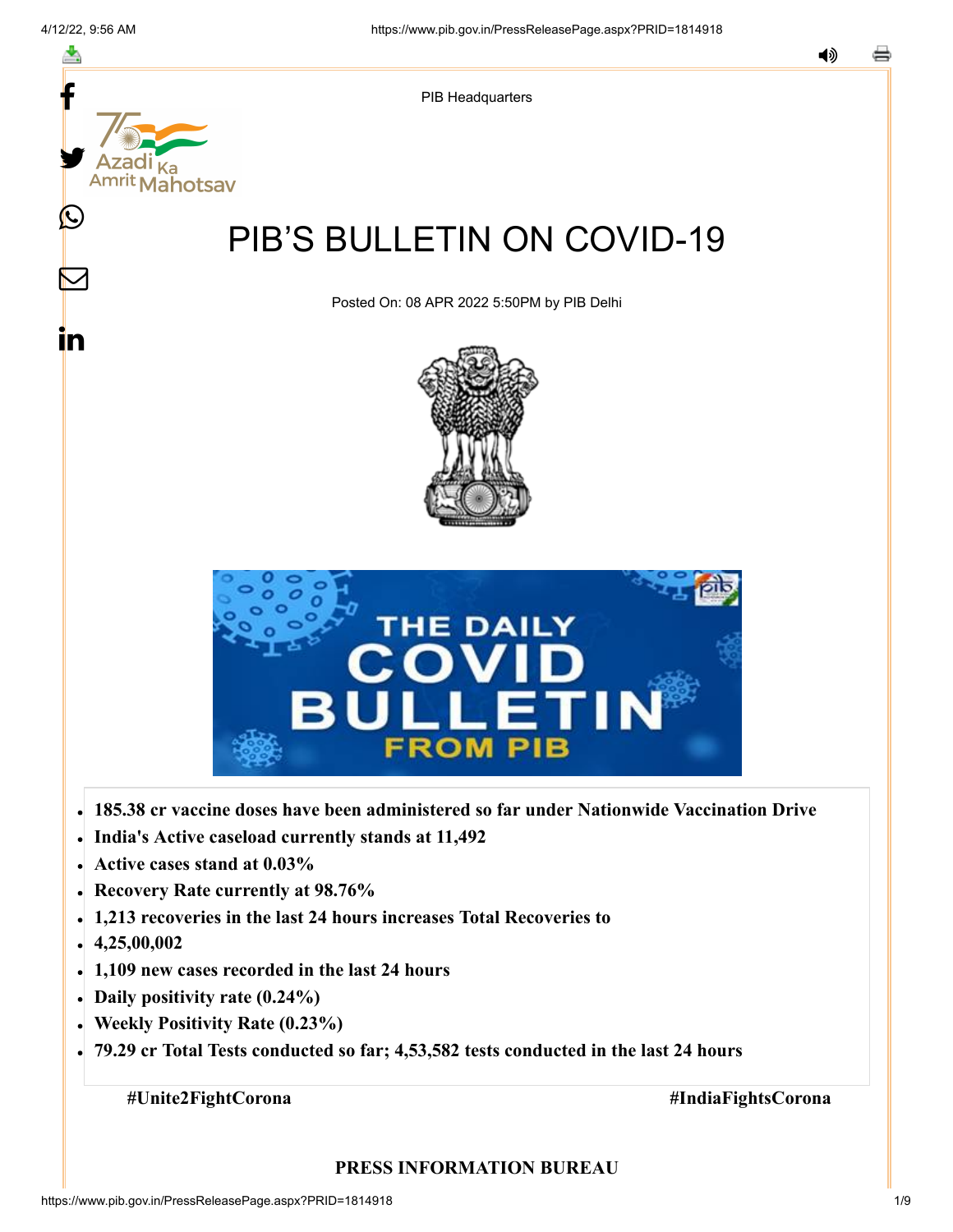f

# **MINISTRY OF INFORMATION & BROADCASTING**

# **GOVERNMENT OF INDIA**

**\*\*\*\*\*** 



https://www.pib.gov.in/PressReleasePage.aspx?PRID=1814918 2/9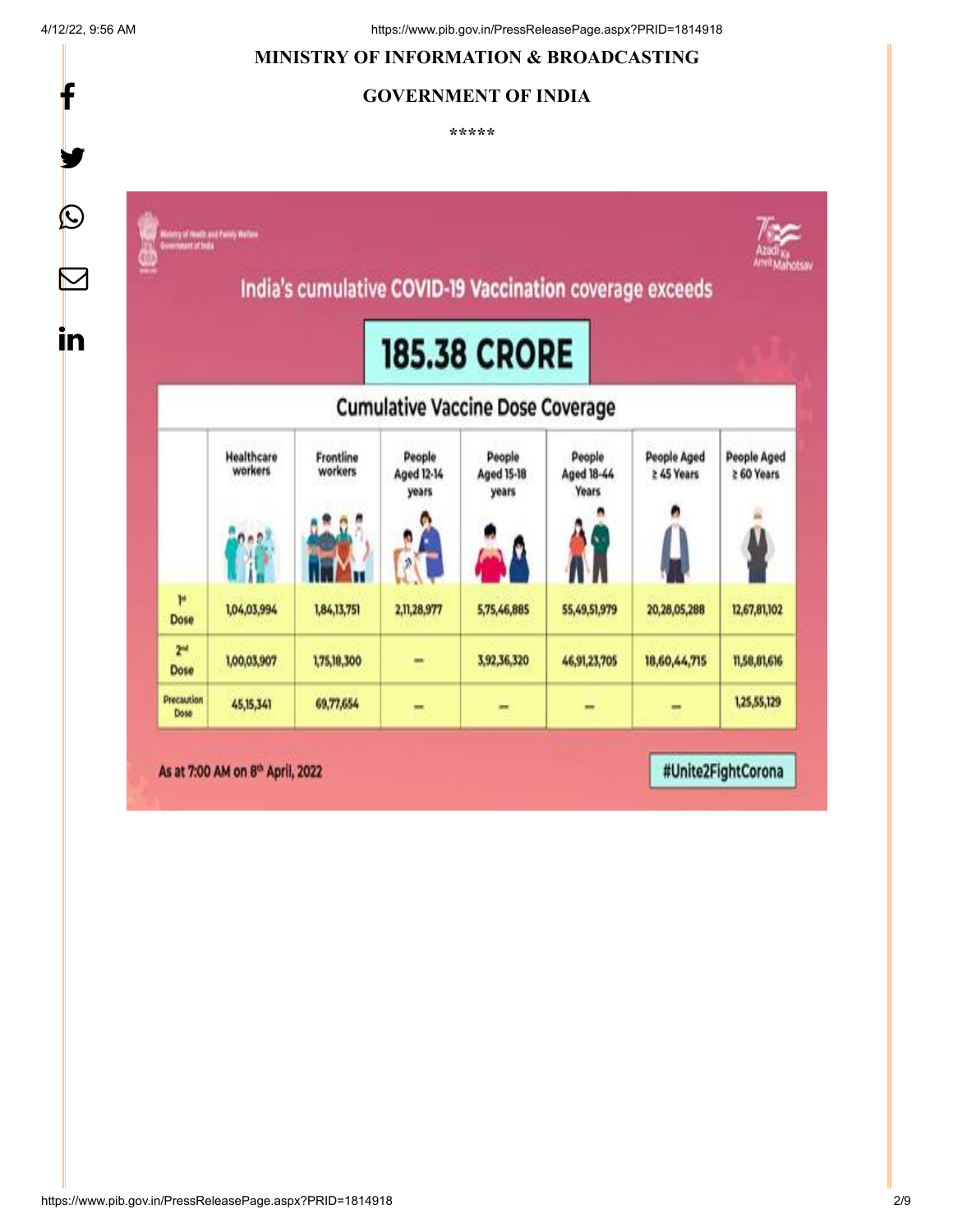

**India's Cumulative COVID-19 Vaccination Coverage exceeds 185.38 Cr**

**Over 2.11 Cr vaccine doses administered for age group 12-14 years**

**India's Active caseload currently stands at 11,492**

**1,109 new cases reported in the last 24 hours**

**Recovery Rate currently stands at 98.76%**

**Weekly Positivity Rate is presently at 0.23%**

India's COVID-19 vaccination coverage has exceeded **185.38 Cr (1,85,38,88,663)** as per provisional reports till 7 am today. This has been achieved through 2,23,73,869 sessions.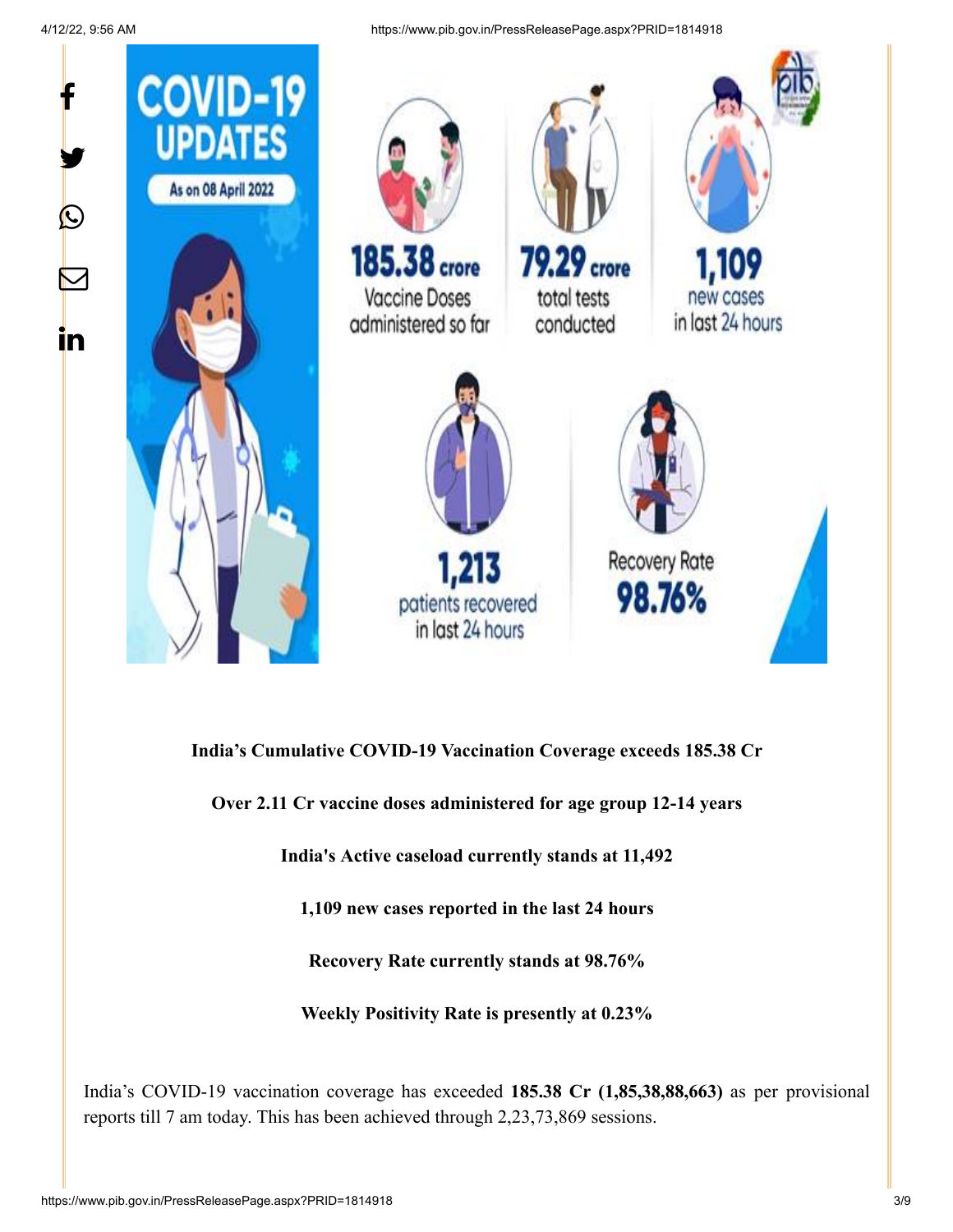COVID-19 vaccination for the age group 12-14 years was started on 16 March, 2022. So far, more than 2.11 Cr (2,11,28,977) adolescents have been administered with the first dose of COVID-19 vaccine.

The break-up of the cumulative figure as per the provisional report till 7 am today include:

| Cumulative Vaccine Dose Coverage       |                        |           |
|----------------------------------------|------------------------|-----------|
| HCWs                                   | 1 <sup>st</sup> Dose   | 10403994  |
|                                        | $2nd$ Dose             | 10003907  |
| in                                     | <b>Precaution Dose</b> | 4515341   |
| <b>FLWs</b>                            | $1st$ Dose             | 18413751  |
|                                        | $2nd$ Dose             | 17518300  |
|                                        | <b>Precaution Dose</b> | 6977654   |
| Age Group 12-14 years                  | $1st$ Dose             | 21128977  |
| Age Group 15-18 years                  | 1 <sup>st</sup> Dose   | 57546885  |
|                                        | $2nd$ Dose             | 39236320  |
| Age Group 18-44 years                  | 1 <sup>st</sup> Dose   | 554951979 |
|                                        | $2nd$ Dose             | 469123705 |
| Age Group 45-59 years<br>Over 60 years | 1 <sup>st</sup> Dose   | 202805288 |
|                                        | $2nd$ Dose             | 186044715 |
|                                        | 1 <sup>st</sup> Dose   | 126781102 |
|                                        | $2nd$ Dose             | 115881616 |
|                                        | <b>Precaution Dose</b> | 12555129  |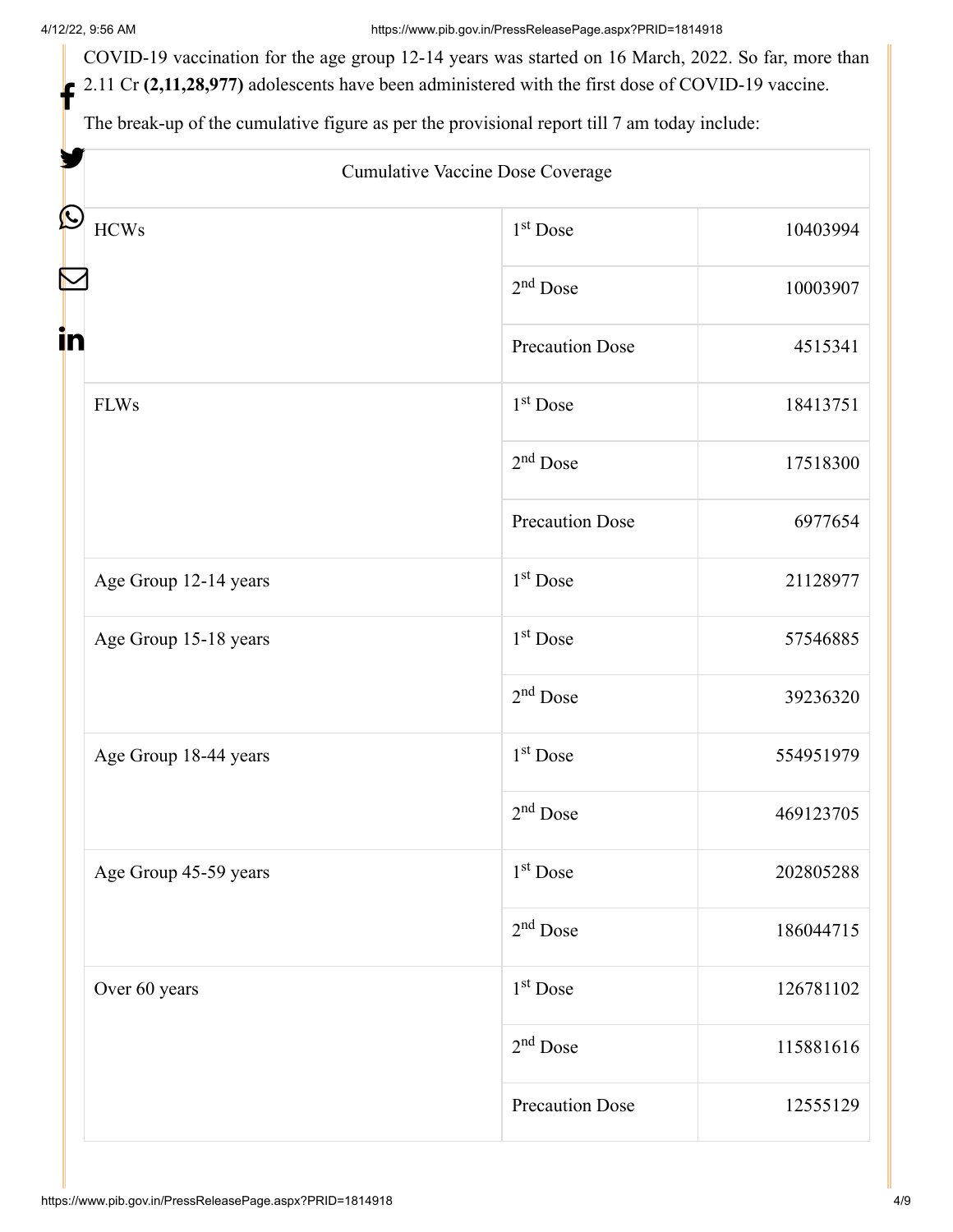|    | <b>Precaution Dose</b> | 2,40,48,124    |
|----|------------------------|----------------|
| Le | Total                  | 1,85,38,88,663 |

Following a continuous downward trend, India's Active Caseload declines to today **11,492** Active cases now constitute **0.03%** of the country's total Positive Cases**.**



Consequently, India's recovery rate stands at **98.76%. 1,213** patients have recovered in the last 24 hours and the cumulative tally of recovered patients (since the beginning of the pandemic) is now at **4,25,00,002.**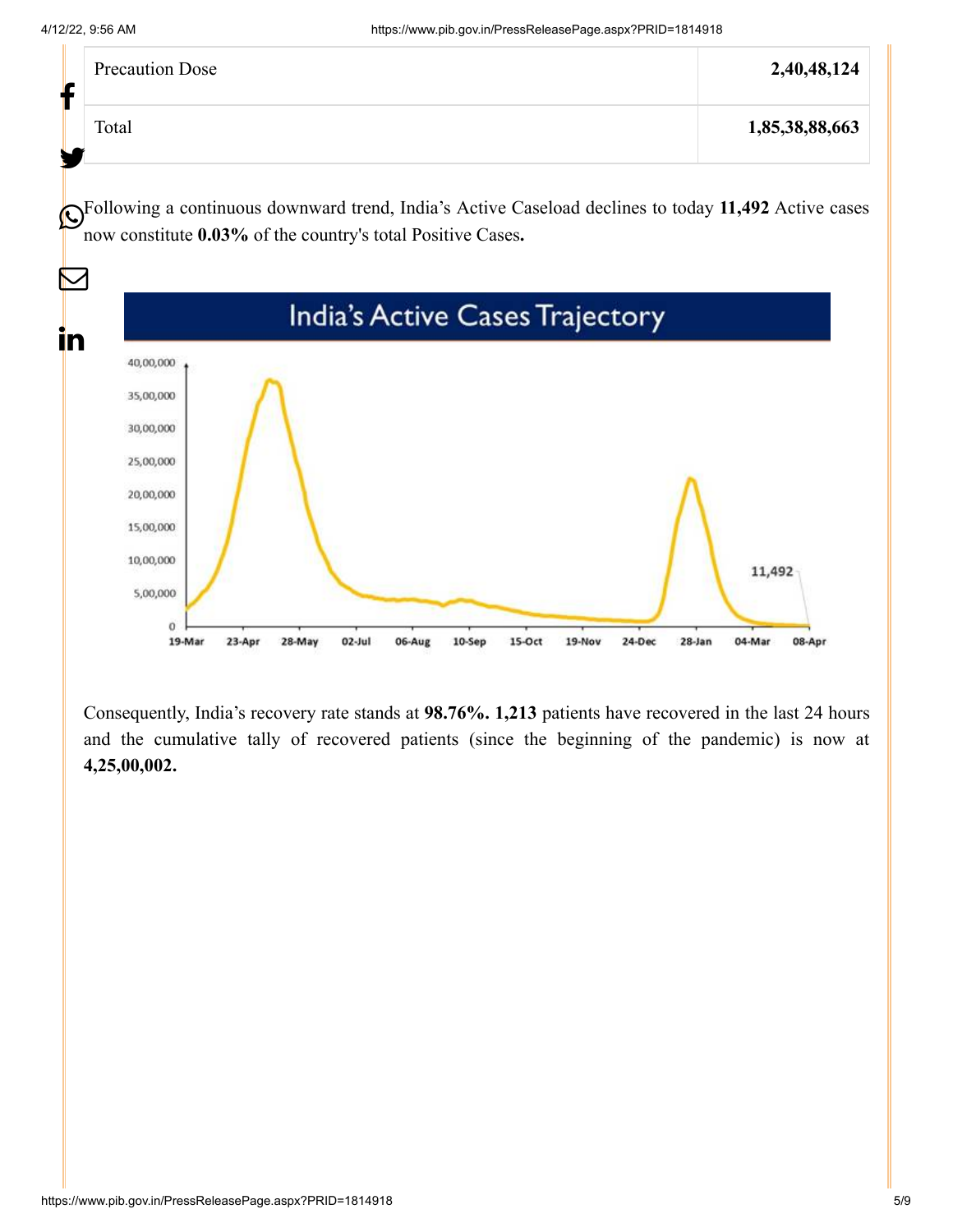

**1,109 new cases** were reported in the last 24 hours.



The last 24 hours saw a total of **4,53,582** COVID-19 tests being conducted. India has so far conducted over **79.29 Cr (79,29,63,033)** cumulative tests.

There has been a sustained fall in the weekly and daily Positivity Rates too. **Weekly Positivity Rate** in the country currently **stands at 0.23%** and the **Daily Positivity rate is also reported to be 0.24%.**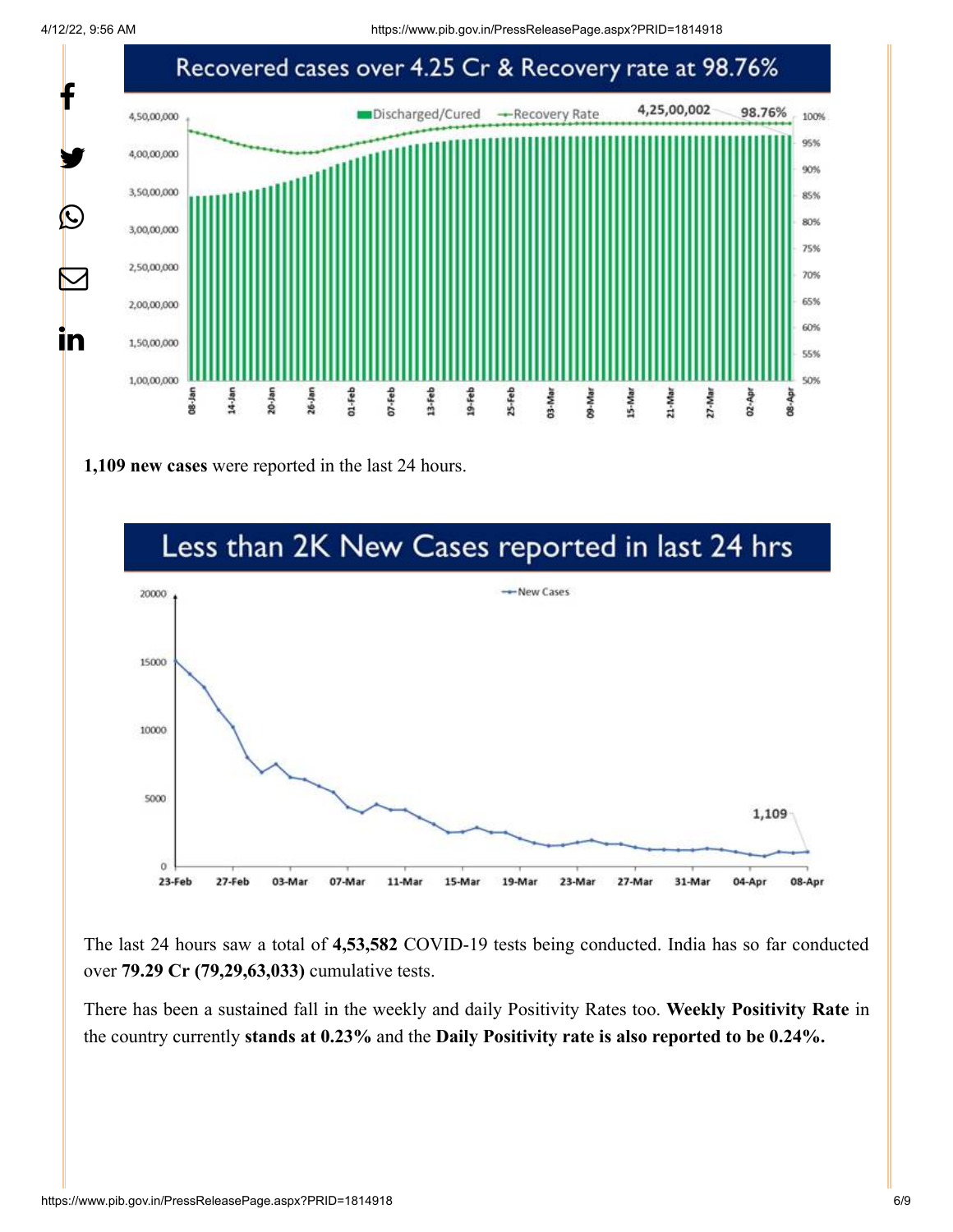

<https://www.pib.gov.in/PressReleasePage.aspx?PRID=1814662>

## **Update on COVID-19 Vaccine Availability in States/UTs**

#### **More than 187.03 Crore vaccine doses provided to States/UTs**

#### **More than 16.36 Crore balance and unutilized vaccine doses still available with States/UTs**

The Union Government is committed to accelerating the pace and expanding the scope of COVID-19 vaccination throughout the country. The nationwide COVID 19 vaccination started on 16<sup>th</sup> January 2021. The new phase of universalization of COVID-19 vaccination commenced from 21<sup>st</sup> June 2021. The vaccination drive has been ramped up through availability of more vaccines, advance visibility of vaccine availability to States and UTs for enabling better planning by them, and streamlining the vaccine supply chain.

As part of the nationwide vaccination drive, Government of India has been supporting the States and UTs by providing them COVID Vaccines free of cost. In the new phase of the universalization of the COVID19 vaccination drive, the Union Government will procure and supply (free of cost) 75% of the vaccines being produced by the vaccine manufacturers in the country to States and UTs.

| <b>VACCINE DOSES</b> | (As on 8 <sup>th</sup> April 2022) |
|----------------------|------------------------------------|
| <b>SUPPLIED</b>      | 1,87,03,45,095                     |

.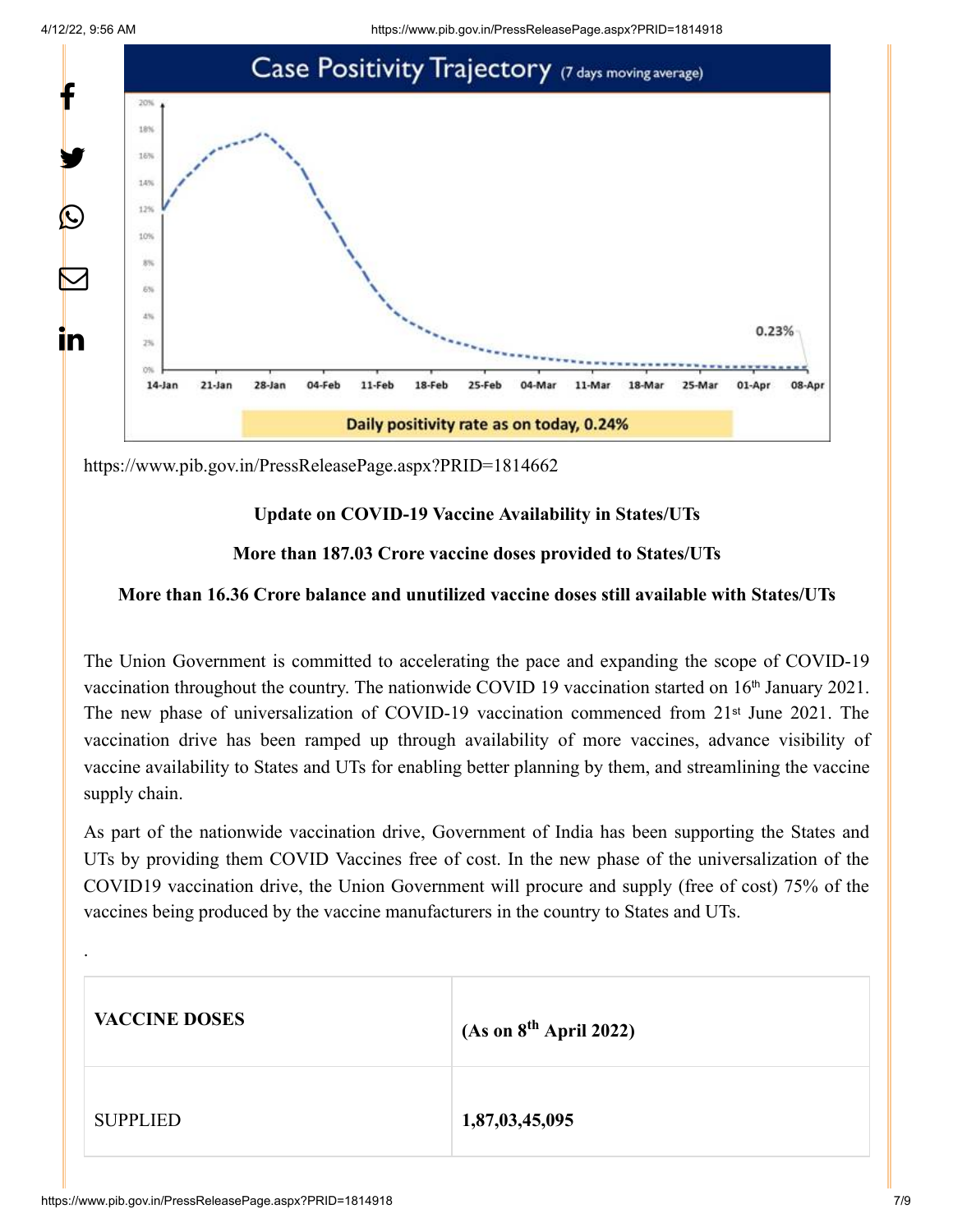| <b>BALANCE AVAILABLE</b>                                                                                                                                                                                                                                                                                                                     | 16, 36, 11, 316                                                                                                 |  |  |  |  |
|----------------------------------------------------------------------------------------------------------------------------------------------------------------------------------------------------------------------------------------------------------------------------------------------------------------------------------------------|-----------------------------------------------------------------------------------------------------------------|--|--|--|--|
| More than 187.03 crore (1,87,03,45,095) vaccine doses have been provided to States/UTs so far through<br>Govt. of India (free of cost channel) and through direct state procurement category.<br>More than 16.36 Cr (16,36,11,316) balance and unutilized COVID Vaccine doses are still available with<br>the States/UTs to be administered. |                                                                                                                 |  |  |  |  |
| Inhttps://www.pib.gov.in/PressReleasePage.aspx?PRID=1814650                                                                                                                                                                                                                                                                                  | <b>TWEET LINKS</b>                                                                                              |  |  |  |  |
| Dr Mansukh Mandaviya<br>@mansukhmandviya                                                                                                                                                                                                                                                                                                     |                                                                                                                 |  |  |  |  |
|                                                                                                                                                                                                                                                                                                                                              | कोरोना के ख़िलाफ लड़ाई अब होगी और मज़बूत।                                                                       |  |  |  |  |
| से प्रिकॉशन डोज लगवा सकेंगे।                                                                                                                                                                                                                                                                                                                 | 10 अप्रैल से अब 18 वर्ष की आयु से अधिक के नागरिक प्राइवेट सेंटर                                                 |  |  |  |  |
| जिन नागरिकों को वैक्सीन की दूसरी डोज लगे 9 महीने हो चुके है वो<br>इसके लिए पात्र होंगे।                                                                                                                                                                                                                                                      |                                                                                                                 |  |  |  |  |
| Adding an extra layer of safety!                                                                                                                                                                                                                                                                                                             | Dr Mansukh Mandaviya & @mansukhmandviya                                                                         |  |  |  |  |
| at Private Vaccination Centres.                                                                                                                                                                                                                                                                                                              | Precaution Dose to be available to 18+ age group from 10th April, 2022,                                         |  |  |  |  |
|                                                                                                                                                                                                                                                                                                                                              | All 18+ who have completed 9 months after administration of 2nd dose,<br>would be eligible for Precaution Dose. |  |  |  |  |
| Dib.gov.in/PressReleaself                                                                                                                                                                                                                                                                                                                    |                                                                                                                 |  |  |  |  |
| 4:21 PM $\cdot$ Apr 8, 2022                                                                                                                                                                                                                                                                                                                  |                                                                                                                 |  |  |  |  |
| 461<br>₩                                                                                                                                                                                                                                                                                                                                     | See the latest COVID-19 information on Twitter                                                                  |  |  |  |  |
|                                                                                                                                                                                                                                                                                                                                              | <b>Read 26 replies</b>                                                                                          |  |  |  |  |
|                                                                                                                                                                                                                                                                                                                                              | ****                                                                                                            |  |  |  |  |